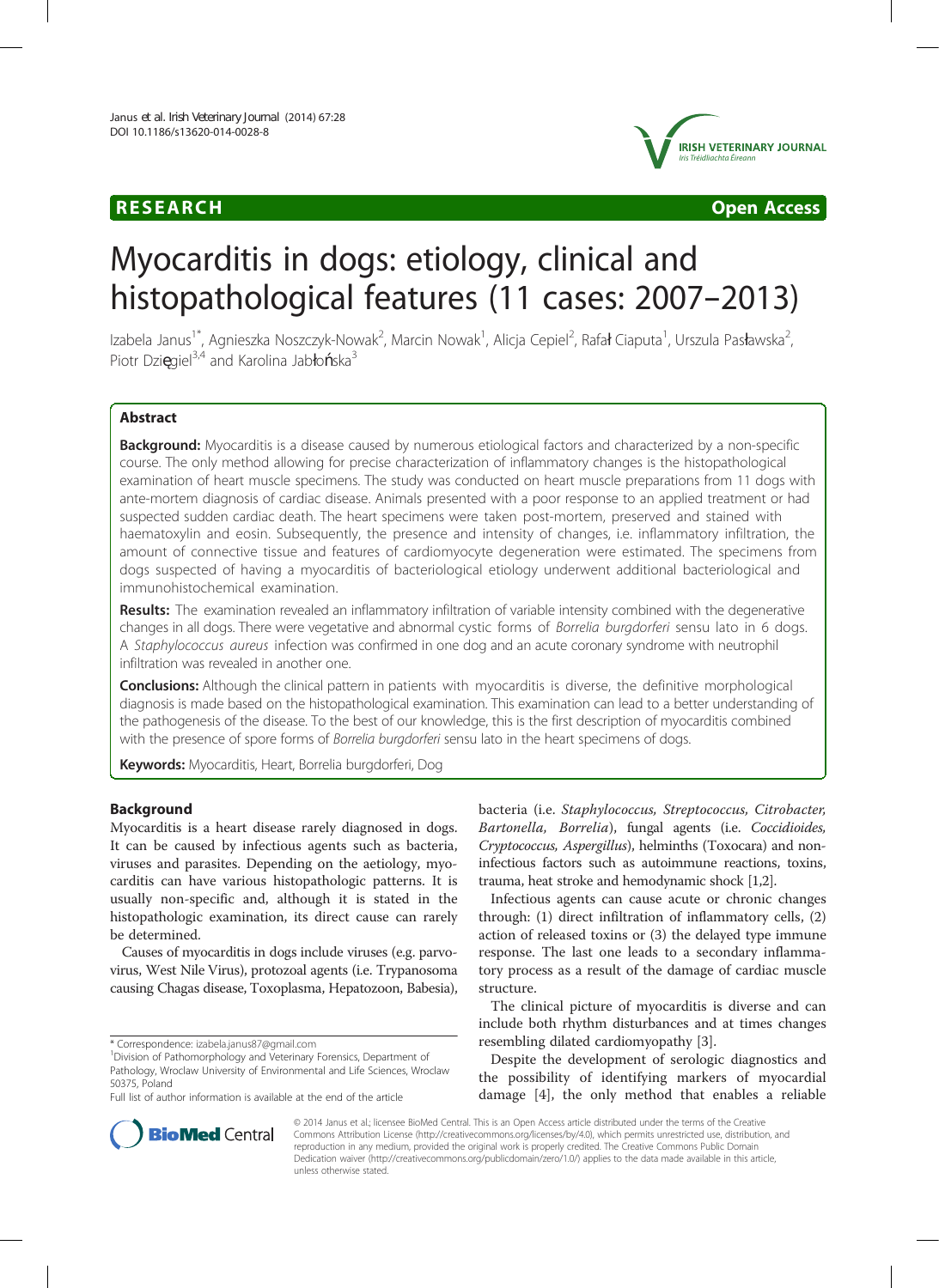recognition of the type of cardiac muscle inflammation is an ante mortem cardiac biopsy or a histopathologic examination performed *post mortem* [5,6].

The purpose of this study was a histopathological analysis of 11 cases of myocarditis in dogs presenting with non-specific cardiac clinical symptoms that had a poor response to therapy, or suffered from sudden cardiac death.

## Methods

The study was carried out on *post mortem* samples from 11 dogs (7 males and 4 females) aged 2.5 to 13 years, weighing from 7 to 29 kg. The examined dogs included 5 cross-breed dogs, and one dog of each of the following breeds: German Shepherd, Miniature Schnauzer, Siberian Husky, Great Dane, Boxer and Cane Corso (Table 1).

#### History, clinical examination and treatment

Intravitally, all dogs were symptomatic with clinical signs of heart disease that included exercise intolerance, cough or arrhythmia. Therefore, they underwent a clinical, electrocardiographic and echocardiographic examination. Patients showing rhythm disturbances underwent a 24-hour Holter ECG analysis. The ECG examination was performed using a BTL SD08® device (BTL, UK) with dogs in right lateral recumbency. The echocardiographic examination, performed in standard views using an Aloka SSD 4000® machine (Hitachi Medical Corporation, Japan), included: left atrium diameter to aorta ratio, end-systolic and end-diastolic left ventricular measurements, an assessment of the left ventricular shortening fraction and ejection fraction, blood flow velocity through the aortic and pulmonic valves and an estimation of the function of the atrioventricular valves. The 24-hour electrocardiographic (Holter) examination was performed using an Aspel ASPEKT 702® device (Aspel, Poland) compatible with the HolCARD computer system. Furthermore, all dogs underwent blood analysis including CBC, blood chemistry (ALT, AST, urea, crea, Na<sup>+</sup>, K<sup>+</sup>, Mg<sup>2+</sup>, Cl<sup>-</sup> and cardiac troponin-I) and an antibody titer against Borrelia sp. A troponin-I level less than 0.07 ng/mL was considered normal as proposed by Sleeper et al. [7].

After identifying the heart disease, and depending on the diagnosis, the dogs underwent appropriate pharmacological treatment or an electrical cardioversion procedure. Six dogs with a positive antibody titer against Borrelia sp. received doxycycline (10 mg/kg *p.o.* for 28 days).

The dogs' survival varied from 1 week to 5 months from the time of the diagnosis. Sudden cardiac death presumably caused by an arrhythmia  $(n = 3)$  or aorta embolism  $(n = 1)$  occurred in four dogs. Five dogs developed advanced heart failure, and were euthanized as per their owner's decision. Two dogs were euthanized due to a concurrent non-cardiac disease.

#### Post mortem examination

All dogs underwent a *post mortem* examination directly after death or euthanasia, which was performed due to a complex clinical picture, poor response to treatment or sudden cardiac death, and with the owners' consent. According to Polish law, studies conducted on animal tissue do not require permission from the Ethical Board. Multiple heart specimens from the left ventricular free wall, right ventricular free wall, interventricular septum, left atrial wall and right atrial wall (including samples from sites showing macroscopical changes) were collected for further histopathologic examination. The specimens were fixed in 7% buffered formalin, embedded in paraffin blocks and sectioned at  $6 \mu m$ . They were then stained using a standard H&E method, and subsequently underwent light microscopic evaluation at a 400× magnification. 20 photomicrographs of each studied specimen were subjected to computer-assisted image analysis, using a computer coupled to an optical Olympus BX53 microscope, equipped with an Olympus model Color View IIIa digital camera (Olympus, Japan). The specimens were analyzed for the presence and intensity of changes i.e. inflammatory infiltration, amount of connective tissue and features of cardiomyocyte degeneration using a semi quantitative scale (− no changes, + mild changes, ++ moderate changes, +++ severe changes). Specimens with an average count of inflammatory cells higher than 5 per field were recognized as positive for inflammatory infiltration [8]. An additional figure shows normal myocardial structure (see Additional file 1).

If granulocyte infiltration was present, further bacteriological examination, including a culture (blood agar and MacConkey agar), microscopic (Gram stain) and biochemical (API ID 32 Staf and 20 NE test) examination were performed.

Specimens from dogs with a positive antibody titer against Borrelia sp. underwent an immunohistochemical examination. The heart sections were deparaffinized in xylene and rehydrated by passing through a series of alcohol baths of decreasing concentration. The epitopes were unmasked in a citrate buffer (pH 6, 10 mM) at 96-98°C for 20 min. Endogenous peroxidase was blocked by incubating sections in 3% hydrogen peroxide. Non-specific binding sites were blocked using Antibody Diluent (30 min).

For detection of Borrelia sp., specimens were incubated with the primary antibody diluted at 1:600 (polyclonal rabbit antibody; Serotec, cat. no 1439–9406, UK) for 1 h at room temperature. Goat secondary antibodies (EnVision™/HRP, Dako, Denmark) directed to rabbit immunoglobulins were bound to a dextran framework, conjugated with peroxidase. The immunoreaction was revealed by 3,3'-diaminobenzidine tetra-hydrochloride (DAB). The product of the reaction manifested itself as an intense brown colour and was located at the site of antigen presence.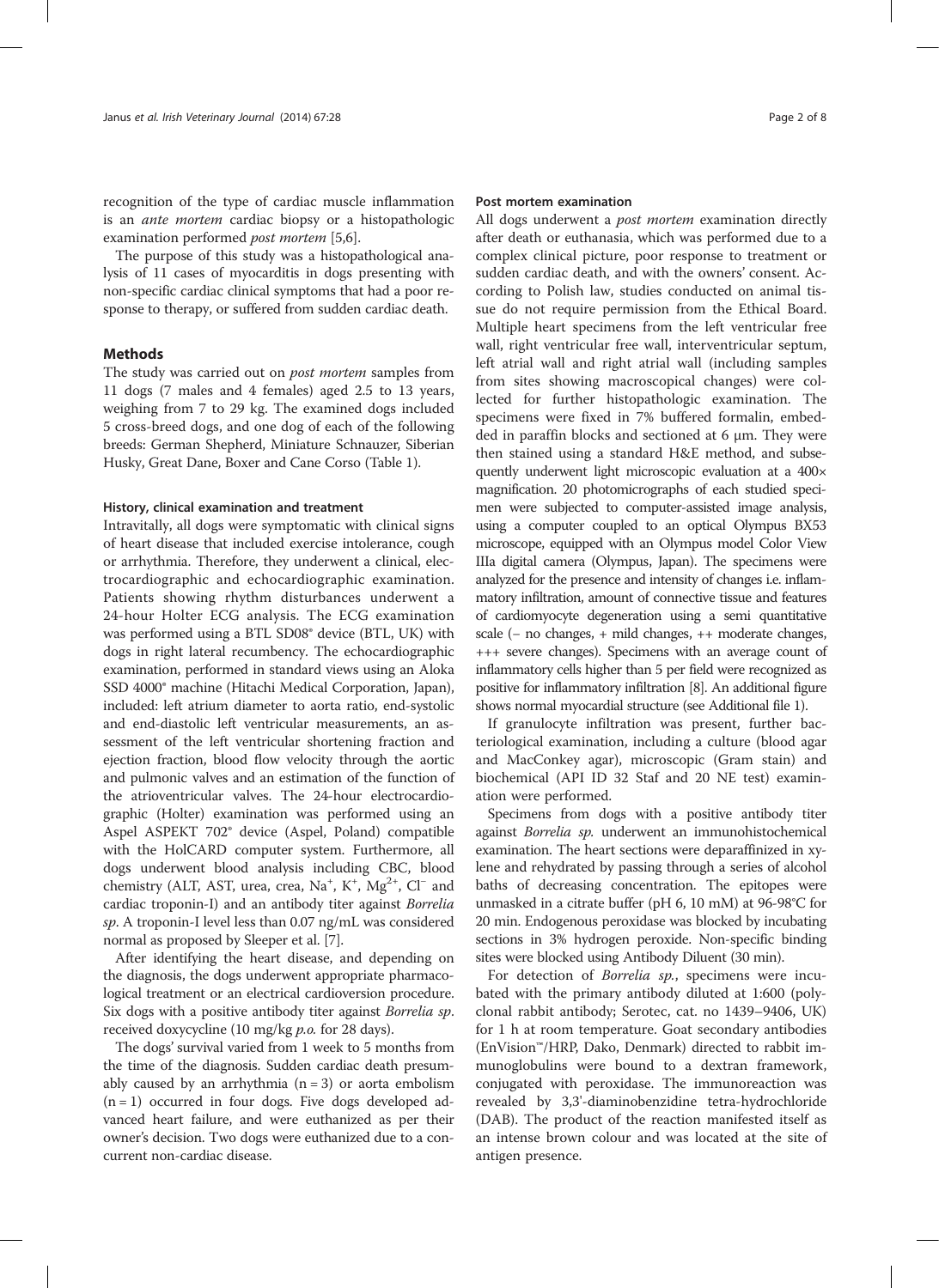## Table 1 Clinical findings, gross pathology and histopathological examination of studied dogs

| Dog<br>no. | Breed age sex                | Clinical findings                                                                     | Reason of death                            | Gross pathology                                                                                                                                   | Histopathology and IHC                                                                                                                                     |
|------------|------------------------------|---------------------------------------------------------------------------------------|--------------------------------------------|---------------------------------------------------------------------------------------------------------------------------------------------------|------------------------------------------------------------------------------------------------------------------------------------------------------------|
| 1.         | Miniature<br>Schnauzer 3 v M | AF; signs of dilated<br>cardiomyopathy; nephritis                                     | Euthanasia due to<br>heart failure         | Generalized heart chamber dilation; ascites,<br>hydrothorax, hydropericardium, enlargement<br>of liver and spleen                                 | Lympho-plasmocytic inflammation $(+$ to $++$ ); cardiomyocyte<br>degeneration $(++)$ to $++$ ); fibrosis $(+)$ to $++$ ); IHC: <i>B. burgdorferi</i> $(+)$ |
| 2.         | German<br>Shepherd 8 y M     | AF; signs of dilated<br>cardiomyopathy; recurrent<br>lameness                         | Euthanasia due to<br>heart failure         | Generalized heart chamber dilation; thickening<br>of pericardial sack; ascites, hydrothorax,<br>hydropericardium, enlargement of liver and spleen | Lympho-plasmocytic inflammation $(+ to ++)$ ; cardiomyocyte<br>degeneration (+ to ++); fibrosis (+ to ++); IHC: B. burgdorferi (+)                         |
| 3.         | Siberian Husky<br>6 y F      | VPCs: mass of unknown<br>aetiology in LV                                              | Sudden cardiac<br>death                    | embolic material in aorta and LV                                                                                                                  | Granulocytic inflammation (+++); lympho-plasmocytic inflammation<br>(+); cardiomyocyte degeneration (+++); IHC: B. burgdorferi (+)                         |
| 4.         | Mongrel 5 y F                | no rhythm disturbances; signs<br>of dilated cardiomyopathy                            | Futhanasia due to<br>heart failure         | Generalized heart chamber dilation: ascites.<br>hydrothorax, hydropericardium, enlargement<br>of liver and spleen                                 | Lympho-plasmocytic inflammation (+); cardiomyocyte degeneration<br>$(+ to ++);$ fibrosis $(+);$ IHC: B. burgdorferi $(+)$                                  |
| 5.         | Mongrel 7 y M                | no rhythm disturbances; signs<br>of dilated cardiomyopathy                            | Euthanasia due to<br>heart failure         | Generalized heart chamber dilation; ascites,<br>hydrothorax, hydropericardium, enlargement<br>of liver and spleen                                 | Lympho-plasmocytic inflammation $(+ to ++)$ ; cardiomyocyte<br>degeneration (+); fibrosis (+ to ++); IHC: B. burgdorferi (+)                               |
| 6.         | Mongrel 3 y F                | no rhythm disturbances; signs<br>of dilated cardiomyopathy                            | Futhanasia due to<br>heart failure         | Generalized heart chamber dilation: ascites.<br>hydrothorax, hydropericardium, enlargement<br>of liver and spleen                                 | Lympho-plasmocytic inflammation (+); cardiomyocyte<br>degeneration (+); fibrosis (+); IHC: B. burgdorferi (+)                                              |
| 7.         |                              | Mongrel 13 y M VT with idioventricular rhythm;<br>LVW hypertrophy and MR;<br>dyspnoea | Euthanasia due to<br>non-cardiac tumour    | Hypertrophy of LVW and MV degeneration                                                                                                            | Lympho-plasmocytic inflammation (+); cardiomyocyte<br>degeneration (+);                                                                                    |
| 8.         | Cane Corso<br>3 y M          | AF with rapid ventricular<br>response; signs of dilated<br>cardiomyopathy             | Sudden cardiac death                       | Generalized heart chamber dilation                                                                                                                | Lympho-plasmocytic inflammation $(+ to ++)$ ; cardiomyocyte<br>degeneration $(++$ to $++$ ); fibrosis $(+)$                                                |
| 9.         | Great Dane<br>2.5 y M        | AF with rapid ventricular<br>response; signs of dilated<br>cardiomyopathy             | Sudden cardiac death                       | Generalized heart chamber dilation                                                                                                                | Lympho-plasmocytic inflammation $(+$ to $++$ ); cardiomyocyte<br>degeneration $(+ to ++)$ ; fibrosis $(+)$                                                 |
| 10.        | Mongrel 4 y F                | VT; LV dilatation; dyspnoea                                                           | Sudden cardiac death                       | Infarct of the LWV                                                                                                                                | Lympho-plasmocytic inflammation $(+$ to $++$ ); granulocytic<br>inflammation $(+ to ++)$ ; cardiomyocyte degeneration $(+ to ++)$                          |
| 11.        | Boxer 7 y M                  | VT; no heart enlargement;<br>neurological symptoms                                    | Euthanasia due to<br>neurological symptoms | No visible signs of heart failure                                                                                                                 | Lympho-plasmocytic inflammation (+ to ++); cardiomyocyte<br>degeneration $(+)$ ; fibrosis $(+)$ ; lymphocytic inflammation of brain $(+++)$                |

AF atrial fibrillation, VPCs ventricular premature complexes, VT ventricular tachycardia, LV left ventricule, LVW left ventricular wall, MR mitral regurgitation, MV mitral valve, +– mild, ++– moderate, +++– severe<br>IHC immu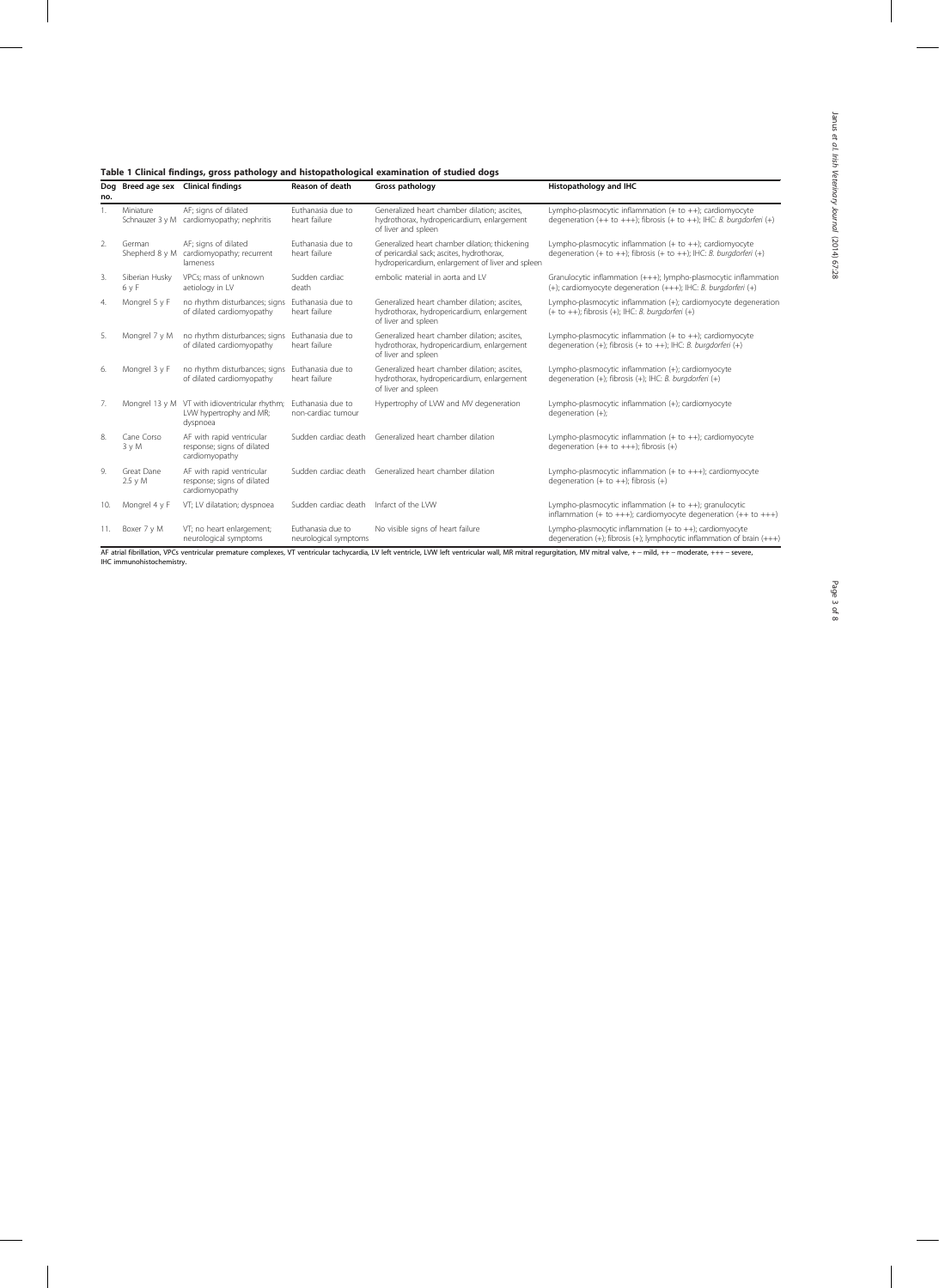According to the standard protocol, the final stages of the immunohistochemical reaction involved counterstaining with haematoxylin and a passage through a series of alcohol baths of increasing concentration. Finally, the preparations were coversliped with Euparal (Roth, Germany). Sections immunostained in the absence of a primary antibody were used as negative controls.

### Results and discussion

The results of clinical, post mortem, histopathological, and immunohistochemical examinations are shown in Table 1.

#### Clinical symptoms, treatment and prognosis

The diagnosis was initially based on the clinical and diagnostic examination. The echocardiographic examination showed: heart chamber dilation, suggesting dilated cardiomyopathy in 7 dogs, dilation limited to the left ventricle in 1 dog, left ventricular wall hypertrophy with mitral regurgitation in one dog, a mass of unknown aetiology in the left ventricle of one dog and no changes in the heart of one dog.

Based on the ECG examination, 4 dogs were diagnosed with atrial fibrillation, 3 dogs with ventricular tachycardia, one dog with ventricular premature complexes and 3 dogs showed no rhythm disturbances.

Among 6 dogs showing a positive antibody titer against Borrelia sp., one dog presented with nephritis diagnosed a few months earlier, and one dog exhibited recurrent lameness. In addition, one dog showed neurological symptoms suggesting a central nervous system disease.

Seven dogs had an elevated level of serum urea with normal creatinine level. 5 dogs had a slight elevation of the activity of hepatic enzymes, although these values did not exceed twice the upper limit of the normal range. No disturbances in electrolyte levels were noted. The value of the antibody titer against Borrelia sp. in 6 seropositive dogs varied from 1:64 to 1:256. All six dogs had an elevated level of cardiac troponin-I.

Acute myocardial inflammation in dogs is most frequently associated with various types of heart block, including  $2^{nd}$  and  $3^{rd}$  degree atrioventricular and sinus blocks [5,6,9]. None of the dogs in the described group demonstrated conduction blocks. Supraventricular and ventricular tachycardia, and changes imitating dilated cardiomyopathy described in our study and the presence of myocarditis are rarely interrelated [5,10-12].

The rhythm disturbances and impairment of heart function resulting from myocarditis often show a poor reaction to cardiologic treatment and lead to the death of the patient, such as that observed in the study group and confirmed by other authors [5,6,11].

According to Magnani et al. [11] and Mason et al. [13], the prognosis of human patients showing lymphocytic myocarditis is not affected by the type of treatment (including immunosuppressive drugs), though other research [10] suggests that anti-inflammatory treatment in patients with giant cell myocarditis can significantly prolong the survival time. Furthermore, in the case of acute lymphocytic myocarditis caused by Borrelia burgdorferi, the antibiotic treatment significantly improves the heart function, and limits the intensity of rhythm disturbances and heart failure symptoms [14-17]. The worsening of the clinical status and death despite the antibiotic treatment in dogs with borreliosis noted in our study may be a result of the chronicity of the process and secondary changes in the heart muscle structure, rather than the persistent presence of microorganisms. Goldstein et al. [18] noted a complete resolution of rhythm disturbances after an anti-inflammatory treatment in humans showing atrial flutter and fibrillation due to myocarditis resulting from invasive cardiologic procedures. A similar result could not be achieved by a standard antiarrhythmic treatment. The differences in the results found in literature could result from a varying etiology of the myocarditis (including viral) and various types of inflammatory infiltrates. However, this should not deter us from attempting to identify the underlying etiology and pathogenesis of the inflammatory processes.

#### Post mortem examination

The *post mortem* examination confirmed results obtained via ante mortem echocardiographic examination. 7 dogs in our study had generalized cardiac chamber dilation (Figure 1A), 1 dog showed hypertrophy of the left ventricle wall with concurrent mitral valve degenerative changes, 1 dog had embolic material in the aorta and 1 dog had an infarct in the left ventricle wall (Figure 1B-C). Furthermore, 5 dogs presented with severe ascites, hydrothorax and hydropericardium with a concurrent enlargement of parenchymal organs and 1 dog had considerable thickening of the pericardial sac (Figure 1D).

The histopathological examination of the heart specimens revealed the presence of inflammatory infiltrates in heart muscle in at least one specimen from each of the dogs.

In 9 dogs, a diffuse lympho-plasmocytic infiltrate, more intense within the atrial than ventricular walls, was seen. The inflammatory cells were noted mainly subendocardially although they were also present throughout the myocardium. The inflammatory infiltrates were accompanied by foci of cardiomyocyte degeneration expressed by loss of striation, structural disturbances (e.g. swelling of the cardiomyocyte, blurring of cell structure and alterations in staining, Figure 2A), and the presence of abnormal nuclei (swollen nuclei with an altered structure and halo). In all study patients, the cardiomyocyte degeneration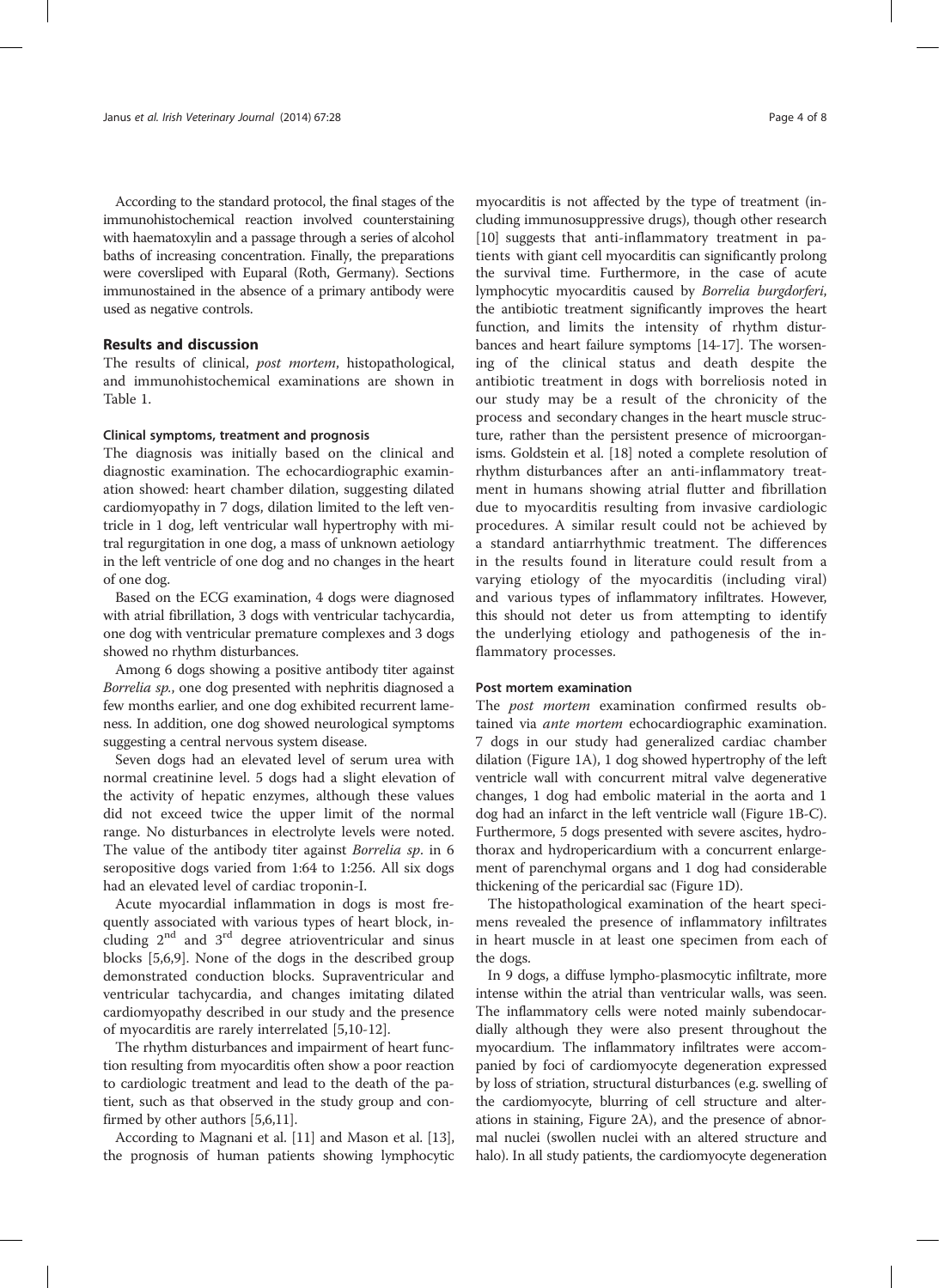

was more severe in the atrial walls than in the ventricular walls. Moreover, all the examined dogs were found to have a mild to moderate (from  $+$  to  $++$ ) fibrosis in the specimens from the atria. Furthermore, brain specimens from the dog showing neurological symptoms revealed severe lymphocytic inflammation.

In cases of conduction block in dogs, inflammation (mainly lymphocytic infiltrates) of variable intensity is situated within the heart conduction system [5,6,9]. When the inflammation occurs in other parts of the heart, the intensity of the infiltration in ventricles is weaker than in the atria [5,6,9]. This was also noted in the specimens we



Figure 2 Microscopic examination of heart specimens. A - degeneration of myocardium with disturbances in cardiomyocyte structure, presence of fibrous tissue and mild inflammatory infiltrates (arrows) (H&E; 200×); **B** – severe cardiomyocyte degeneration accompanied by severe granulocytic and slight lympho-plasmocytic infiltration in heart tissue adjutant to embolic material (H&E; 200×); C - severe granulocytic and moderate lympho-plasmocytic infiltration of infarct site (H&E; 200x); D -vegetative and spore forms of Borrelia burgdorferi in heart specimens (IHC stain, 600x); **E** – *Borrelia burgdorferi* spore forms in heart specimens (IHC stain, 600x).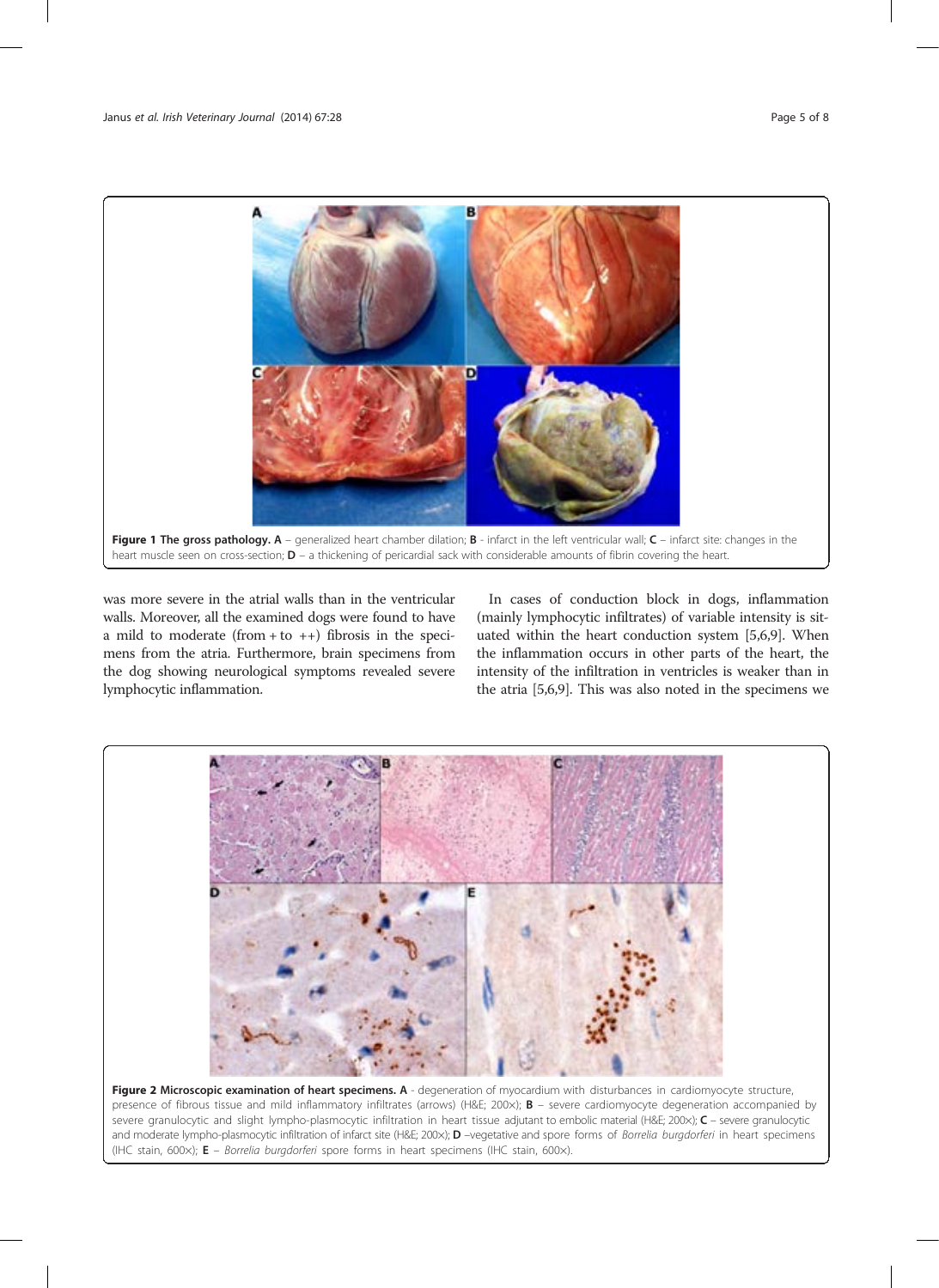examined in this study. The lymphocytic infiltrates can be mild, moderate or severe. They are accompanied by an expansion of connective tissue and a loss of cardiomyocytes. The relationship between the intensity of inflammatory infiltrates and the incidence of cardiomyocyte degeneration is variable in every case and independent of the severity of the clinical signs [6]. The diffuse, mainly subendocardial character of the lympho-plasmocytic infiltrates stated in these 9 cases is likely to have resulted from the chronicity of the process.

In 1 dog, severe  $(+++)$  granulocytic infiltration was observed within the embolic material in the aorta and left ventricle, spreading to the left ventricular myocardium. This infiltration was accompanied by a mild (+) diffuse lympho-plasmacytic infiltration and foci of severe (+++) cardiomyocyte degeneration (Figure 2B). In the remaining slides from this dog, a diffuse lympho-plasmocytic infiltration (+) and mild (+) heart muscle degeneration were also noted. The bacteriological examination revealed the presence of Staphylococcus aureus within the embolic material and heart muscle.

In the cases of thromboembolic disease due to bacteria toxins, the infiltrates within the human heart tissue consisted of macrophages, T lymphocytes and neutrophils and were combined with cardiomyocyte degeneration. In general, the changes are more severe within the ventricles than atria [19]. The observed predominance of granulocytic infiltrates within the embolic material and adjoining parts of the left ventricle was probably due to an active bacterial infection.

The histopathological examination of one dog revealed a mixed lympho-plasmocytic (from  $+$  to  $+$ ) and granulocytic (from  $+$  to  $++$ ) infiltration within the site of the infarct and both atria (Figure 2C). There were no inflammatory cells in other slides evaluated from this dog. Simultaneously, in all of the heart specimens from the same dog a moderate to severe (from  $++$  to  $+++)$  cardiomyocyte degeneration was noted. The degenerative processes were more severe in the left than in the right side of the heart. There were no bacteria seen in the specimens collected from this dog. This patient showed the highest level of cardiac troponin-I (12.7 ng/mL).

Myocardial infarction is uncommonly reported in dogs. At the same time, it is a common disease in humans. increased levels of white blood cells (especially neutrophils) in the blood of patients after myocardial infarction are associated with a high risk of sudden cardiac death [20-22]. Furthermore, Distelmaier et al. [23] showed a higher mortality in humans with an accumulation of granulocytes within the culprit site compared to patients without them, though the role of neutrophils in the myocardial infarction is still unknown. In our study, we noted severe granulocytic infiltrates mainly within the infarct site combined with a rapid course of disease and sudden cardiac death.

Furthermore, in slides from 6 dogs showing a positive antibody titer against Borrelia sp. (including the dog with aortic embolism), the presence of Borrelia burgdorferi sensu lato and the presence of abnormal cystic forms, considered to be spores of the spirochetes, were confirmed by immunohistochemistry (Figure 2D-E). The cardiac troponin-I levels ranged in these dogs from 0.25 ng/ mL to 1.7 ng/mL. Borreliosis is very common in both humans and animals in northern America, Asia and Europe, including Ireland [24,25]. Reports suggest the disease is spreading to new regions and should therefore be taken into account during the diagnostic process even in non-endemic regions [26,27]. Myocarditis secondary to borreliosis is rarely reported in dogs. Agudelo et al. [28] described a case of a Boxer dog suspected of heart borreliosis with cardiomegaly, atrial fibrillation and heart failure symptoms. However, the authors did not perform a histopathologic examination of the heart to confirm the presence of spirochetes or inflammatory infiltrates. The influence of Borrelia burgdorferi sensu lato on the heart muscle in both humans and dogs is most often seen in the early phase of the disease (approximately 3 weeks after the infection. Yet, it can also be noted in the chronic phase [16,29]. In the course of heart borreliosis, the symptoms described most often are atrioventricular blocks although other rhythm disturbances and signs of heart failure are also observed [14-17,29,30]. In the acute phase of the disease, the histopathological examination most frequently reveals an intense acute transmural interstitial lymphoplasmocytic infiltration [17]. With time, the number of spirochetes in the heart muscle decreases, which is also accompanied by the reduction in the severity of inflammatory infiltrates that become diffusely spread in the myocardium [14]. It is very difficult to demonstrate spirochetes in heart specimens [14]. In our study, the visualisation of borrelias was not possible without using a specific immunohistochemical stain.

In people with typical Lyme disease no cardiomyocyte degeneration is observed and the level of heart enzymes remains within the normal range. In experimentally infected dogs, a similar histopathological pattern was observed in the acute phase of the disease [14]. The presence of variable amounts of myocardial degeneration and more than 5 times the upper end of normal elevated levels for troponin-I in the described cases may be a result of the chronicity of the process. There is also a hypothesis that the destructive influence of Borrelia sp. on the heart muscle is not a direct result of microorganism presence, but of toxins produced by spirochetes [14]. In such a case, the antibiotic treatment, causing death and destruction of the bacteria, would result in the release of the toxins and an inflammatory response of the heart muscle [14]. It is also suspected that the inflammation in the chronic phase of the disease can result from an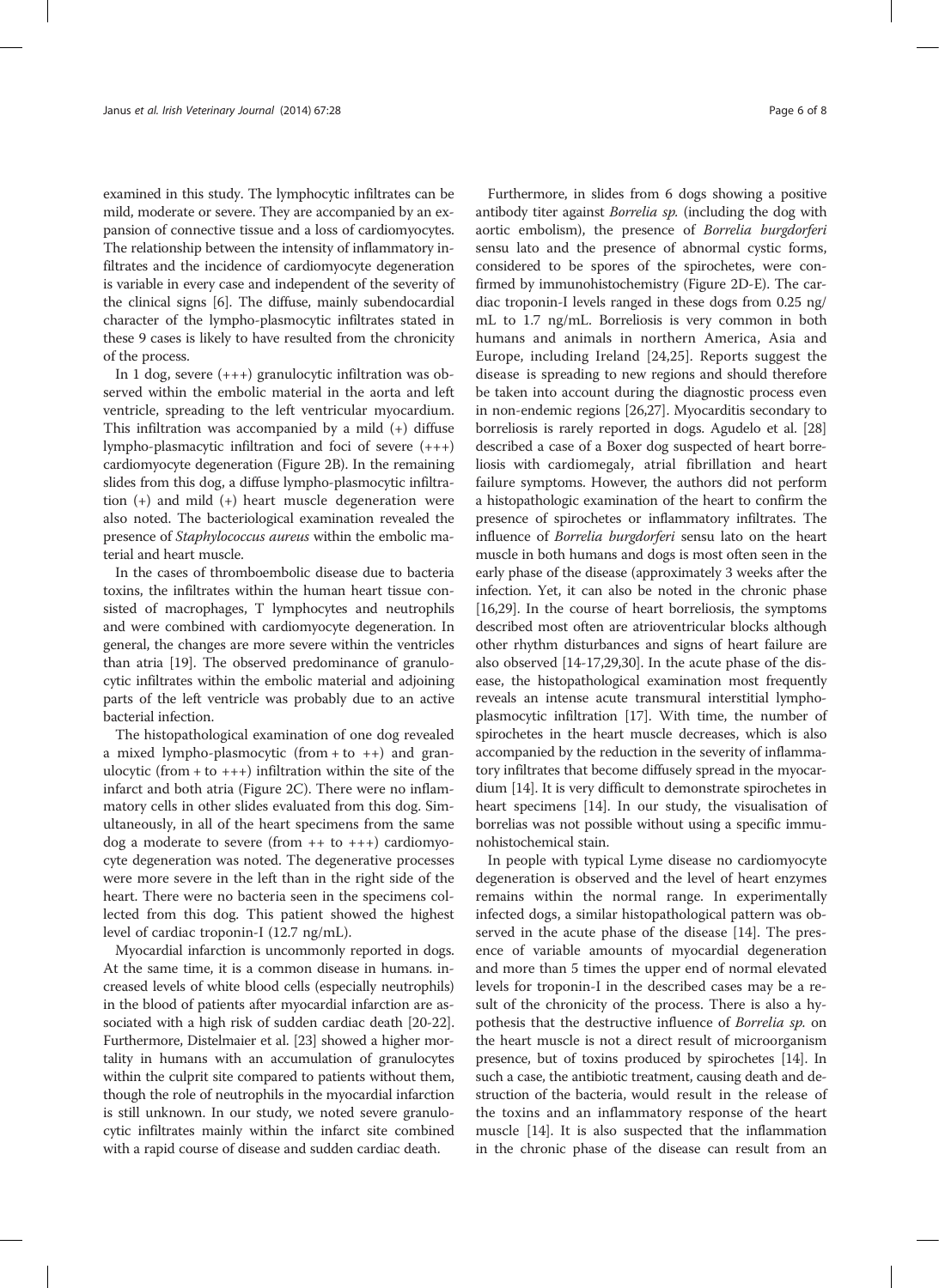autoimmune reaction caused by the presence of the spirochetes and not of the microorganisms themselves [14,16].

The authors did not find reports describing the presence of spore forms of B. burgdorferi sensu lato in the heart muscle in dogs. Miklossy et al. [31] described forms similar to the ones shown in our paper in cases of chronic nervous system borreliosis in humans.

In none of the specimens from dogs showing heart chamber dilation were there attenuated wavy fibres comprising at least half of the thickness of the ventricular myocardium (as a specific histopathological feature for dilated cardiomyopathy [32]). This, together with the presence of inflammatory infiltrates, led to the diagnosis of secondary dilated cardiomyopathy.

It was not possible to determine the direct cause of lympho-plasmocytic infiltrates within the heart muscle in three dogs. Often, despite the broad spectrum of tests, it is impossible to define the cause of myocarditis [5,6,33]. Nonetheless, nonspecific clinical signs of myocardial inflammation should trigger a histopathological examination, especially in cases refractory to treatment, to decrease the group of so-called idiopathic heart diseases. After performing heart biopsies in 50 patients with idiopathic atrioventricular blocks, Uemura et al. [34] found that the presence of myocarditis resulted in the development of arrhythmia in 6% of cases.

#### Conclusions

Dogs showing nonspecific clinical signs, poor response to treatment or sudden cardiac death should have a post mortem examination as often as possible. Such an examination would help to advance our understanding of the mechanisms of internal and infectious diseases influencing the heart muscle. Based on the histopathological examination, a definitive morphological diagnosis of myocarditis can be made. An immunohistochemical examination allows one to visualise the presence of vegetative and spore forms of B. burgdorferi sensu lato in tissue specimens in the course of heart borreliosis.

## Additional file

Additional file 1: Normal myocardial structure with slight amount of interstital connective tissue and no cardiomyocyte degeneration (H&E stain). A - right ventricular myocardium; B - left ventricular myocardium.

#### Competing interests

The authors declare that they have no competing interests.

#### Authors' contributions

IJ prepared the manuscript and performed the histopathological examination, ANN performed the ante-mortem examination and treated the patients, MN supervised the post-mortem examination, AC performed the ante-mortem examinations, RC performed the histopathological examinations, UP supervised the ante-mortem examination and treatment processes, PD supervised the immunohistochemical examinations, KJ performed the immunohistochemical examinations. All authors read and approved the final manuscript.

#### Acknowledgements

The authors would like to thank Robert Karczmarczyk, PhD for performing a serological examination of the studied cases.

#### Author details

<sup>1</sup>Division of Pathomorphology and Veterinary Forensics, Department of Pathology, Wroclaw University of Environmental and Life Sciences, Wroclaw 50375, Poland. <sup>2</sup>Department of Internal Medicine and Clinic of Diseases of Horses, Dogs and Cats Wroclaw University of Environmental and Life Sciences, Wroclaw 50366, Poland. <sup>3</sup>Department of Histology and Embryology Wroclaw Medical University, Wroclaw 50368, Poland. <sup>4</sup>Department of Physiotherapy, University School of Physical Education, Wroclaw 51612, Poland.

#### Received: 25 September 2014 Accepted: 14 December 2014 Paldished rolme, 24 December 2014

#### References

- Winters GL, McManus BM: Myocarditis. In Cardiovascular Pathology. Edited by Silver MD, Gotlieb AI, Shoen FJ. New York: Churchill Livingstone; 2001:256–284.
- 2. Wynne J, Braunwald E: The cardiomyopathies and myocarditis. In Heart disease: a textbook of cardiovascular medicine. Edited by Braunwald E, Zipes DP, Libby P. Philadelphia: WB Saunders; 2001:1751–1806.
- 3. Guedes PMM, Veloso VM, Afonso LCC, Caliari MV, Carneiro CM, Diniz LF, Marques-da-Silva EA, Caldas IS, Do Valle Matta MA, Souza SM, Lana M, Chiari E, Galvao LMC, Bahia MT: Development of chronic cardiomyopathy in canine Chagas disease correlates with high IFN- γ, TNF-α, and low IL-10 production during the acute infection phase. Vet Immunol Immunop 2009, 130:43–52.
- 4. Oyama MA, Sisson DD: Cardiac troponin-I concentration in dogs with cardiac disease. J Vet Intern Med 2004, 18:797–799.
- 5. Church WM, Sisson DD, Oyama MA, Zachary JF: Third degree atrioventricular block and sudden death secondary to acute myocarditis in a dog. J Vet Cardiol 2007, 9:53–57.
- 6. Kaneshige T, Machida N, Nakao S, Doiguchi O, Katsuda S, Yamane Y: Complete atrioventricular block associated with lymphocytic myocarditis of the atrioventricular node in two young adult dogs. J Comp Path 2007, 137:146–150.
- 7. Sleeper MM, Clifford CA, Laster LL: Cardiac troponin I in the normal dog and cat. J Vet Intern Med 2001, 15:501–503.
- 8. Edwards WD, Holmes DR Jr, Reeder GS: Diagnosis of active lymphocytic myocarditis by endomyocardial biopsy: quantitative criteria for light microscopy. Mayo Clin Proc 1982, 57:419-425.
- 9. Woolley R, Blundell R, Else R, Corcoran B, Devine C, French A: Atrial myocarditis as a cause of sinus arrest in a dog. J Small Anim Pract 2007. 48:455–457.
- 10. Cooper LT, Berry GJ, Shabetai R: Idiopathic giant-cell myocarditis natural history and treatment. N Engl J Med 1997, 336:1860-1866.
- 11. Magnani JW, Danik HJS, Dec GW Jr, DiSalvo TG: Survival in biopsy-proven myocarditis: a long-term retrospective analysis of the histopathologic, clinical, and hemodynamic predictors. Am Heart J 2006, 151:463–470.
- 12. Tyszko C, Bright JM, Swist SL: Recurrent supraventricular arrhythmias in a dog with atrial myocarditis and gastritis. J Small Anim Pract 2007, 48:335–338.
- 13. Mason JW, O'Connell JB, Herskowitz A, Rose NR, McManus BM, Billingham ME, Moon TE: A clinical trial of immunosuppressive therapy for myocarditis. N Engl J Med 1995, 333:269–275.
- 14. Gasser R, Lercher P, Klein W: Lyme carditis and borrelia-associated dilated cardiomyopathy. Heart Fail Rev 1999, 3:241–248.
- 15. Lo R, Menzies DJ, Archer H, Cohen TJ: Complete heart block due to Lyme carditis. J Invasive Cardiol 2003, 15:367–369.
- 16. Lamaison D: Cardiac involvement in Lyme disease. Med Mal Infect 2007, 37:511–517.
- 17. Koene R, Boulware R, Kemperman M, Konety SH, Groth M, Jessurun J, Eckman PM: Acute heart failure from Lyme carditis. Circ Heart Fail 2012, 5:e24–e26.
- 18. Goldstein RN, Ryu K, Khrestian C, van Wagoner DR, Waldo AL: Prednisone prevents inducible atrial flutter in the canine sterile pericarditis model. J Cardiovasc Electrophysiol 2008, 19:74–81.